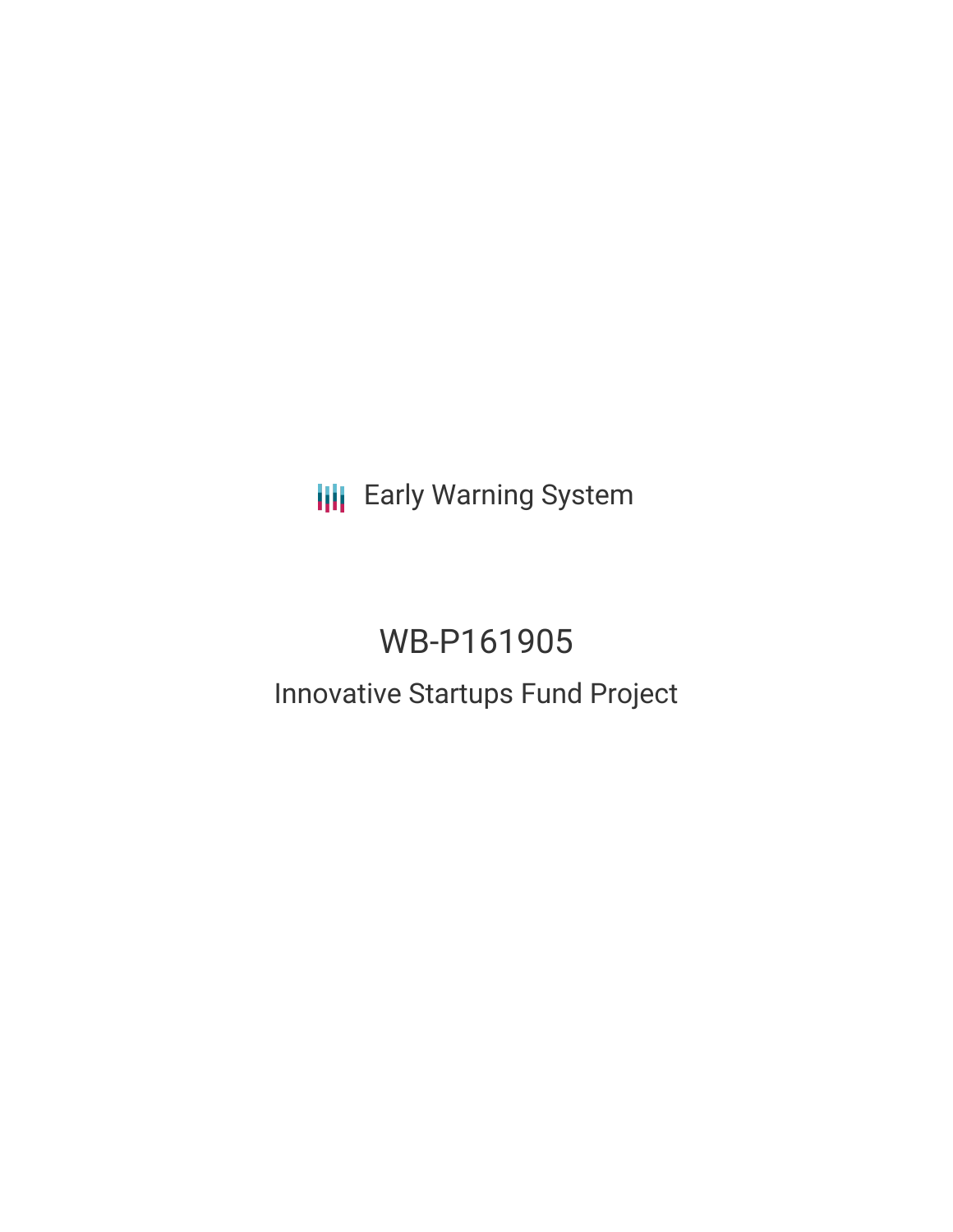

### **Quick Facts**

| <b>Countries</b>               | Jordan               |
|--------------------------------|----------------------|
| <b>Financial Institutions</b>  | World Bank (WB)      |
| <b>Status</b>                  | Active               |
| <b>Bank Risk Rating</b>        | U                    |
| <b>Voting Date</b>             | 2017-06-23           |
| <b>Borrower</b>                | Government of Jordan |
| <b>Sectors</b>                 | Finance              |
| <b>Investment Amount (USD)</b> | $$50.00$ million     |
| <b>Project Cost (USD)</b>      | \$63.80 million      |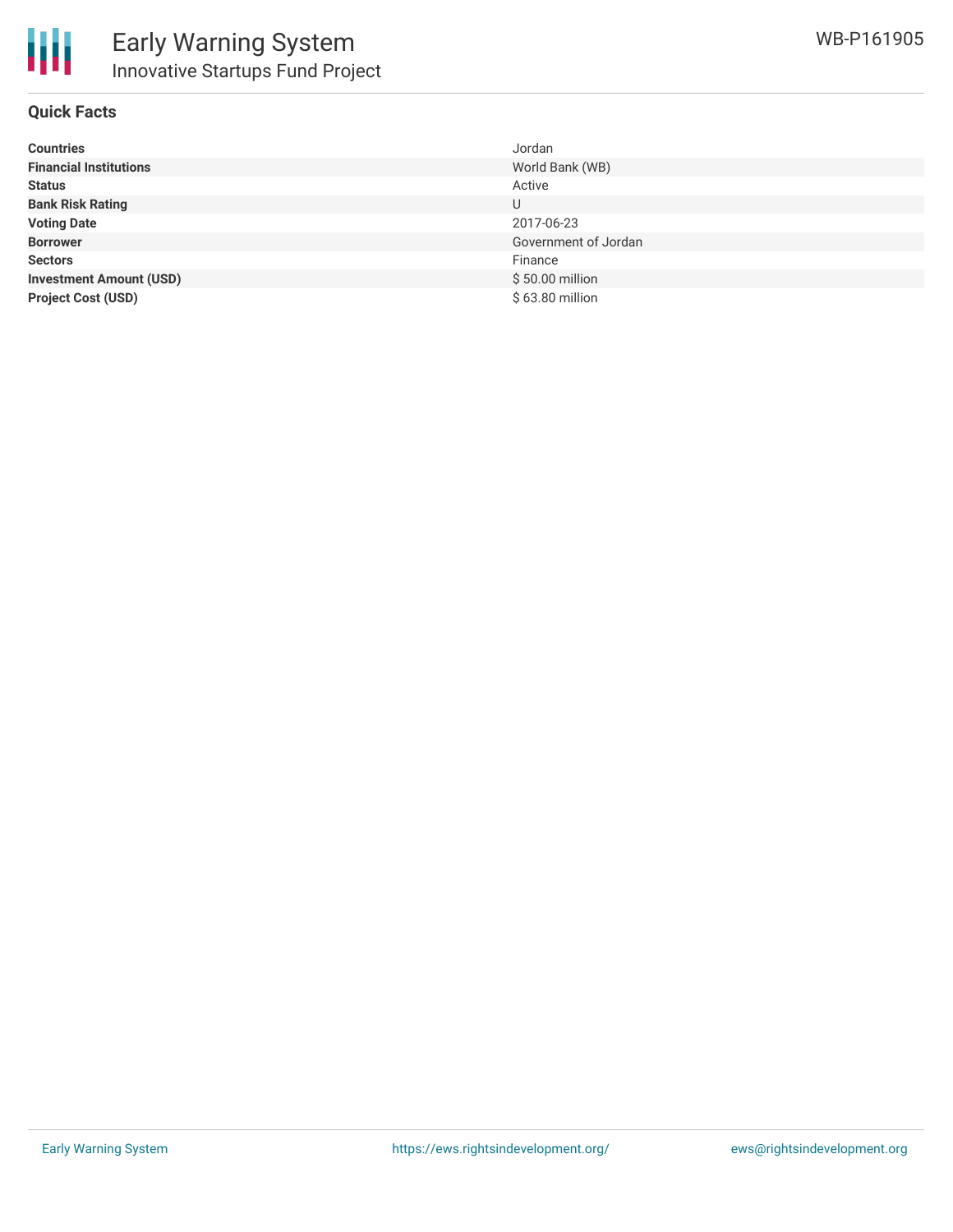

#### **Project Description**

The objective of the Innovative Startups Fund Project for Jordan is to increase private early stage equity finance for innovative small and medium enterprises ('SMEs'). There are three components to the project, the first component being equity/quasi equity financing program. Under this activity, the ISSF is expected to invest US\$50 million in approximately 200 companies plus US\$3.5 million to be provided as investment support to partner investors. Investments will be opportunistic across all sectors (sector agnostic). However, it is expected that investments will be primarily in technology, media, telecom and service sectors with some in agribusiness, pharmaceuticals, water, and green energy. Investments will not involve real estate, construction, or heavy manufacturing. The second component is the deal flow creation support. The quality and number of viable investments made by the ISSF will depend on a strong ecosystem able to generate entrepreneurship opportunity across Jordan and channel it into more viable startups. This includes programs that include outreach to entrepreneurs from lagging regions, underserved industries (other than ICT), and underserved groups like women entrepreneurs. Finally, the third component is the project management, coordination and monitoring and evaluation. Funds under this activity will cover the ISSF project management costs over the project life.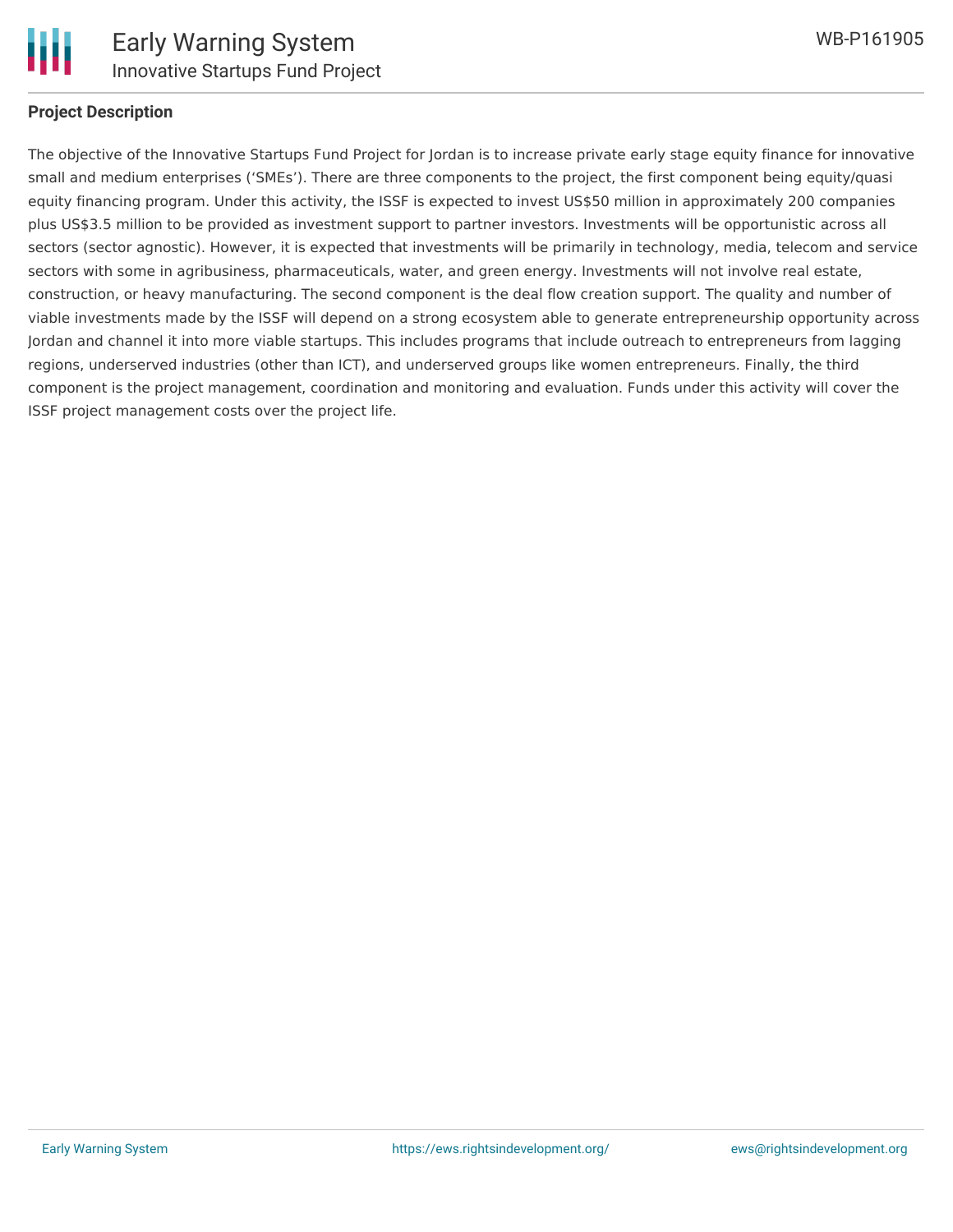# **Investment Description**

World Bank (WB)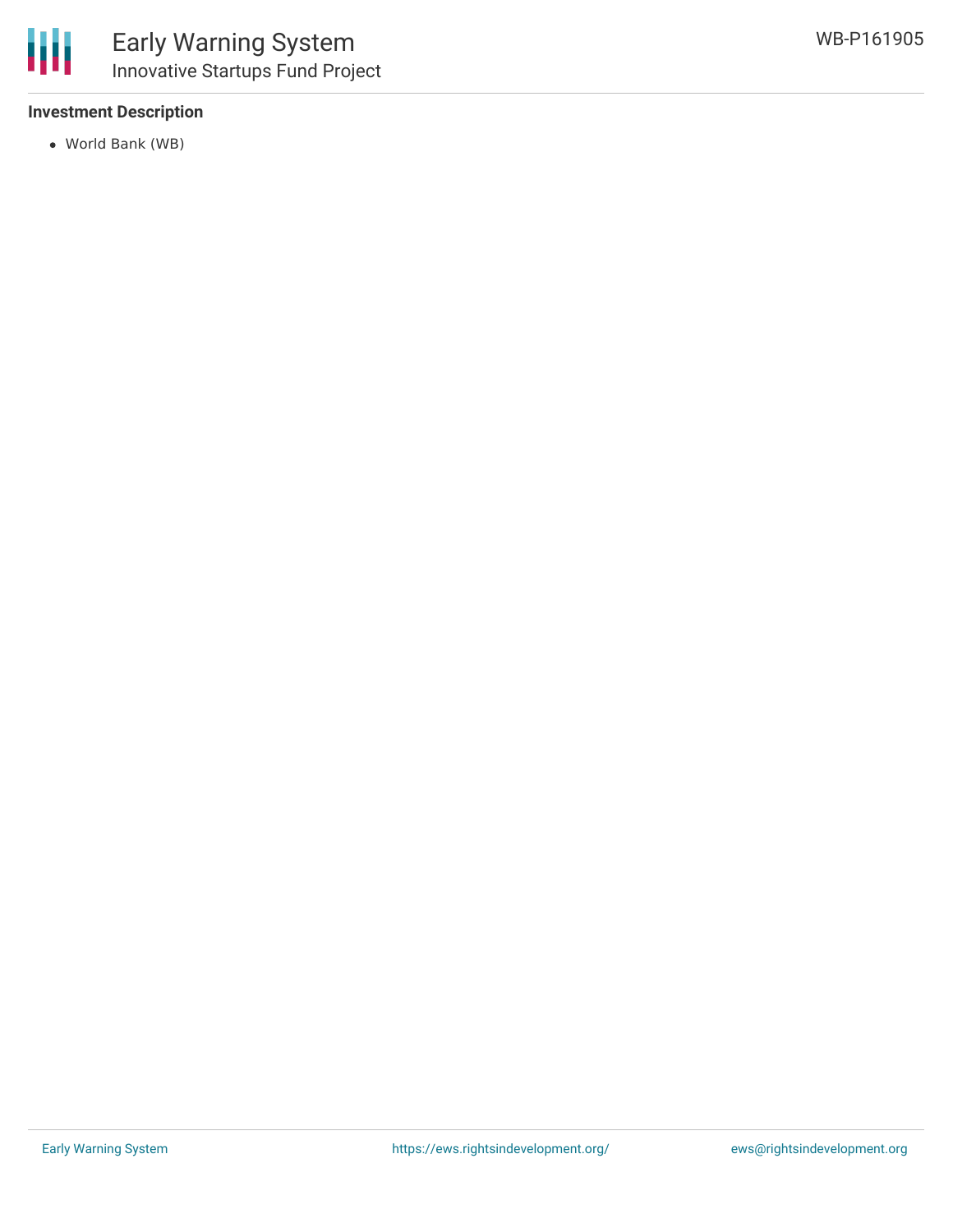

# **Contact Information**

Jordan Loan Guarantee Corporation Mohammed Al-Jafari Director General mjafari@jlgc.com

#### ACCOUNTABILITY MECHANISM OF WORLD BANK

The World Bank Inspection Panel is the independent complaint mechanism and fact-finding body for people who believe they are likely to be, or have been, adversely affected by a World Bank-financed project. If you submit a complaint to the Inspection Panel, they may investigate to assess whether the World Bank is following its own policies and procedures for preventing harm to people or the environment. You can contact the Inspection Panel or submit a complaint by emailing ipanel@worldbank.org. You can learn more about the Inspection Panel and how to file a complaint at:

http://ewebapps.worldbank.org/apps/ip/Pages/Home.aspx.